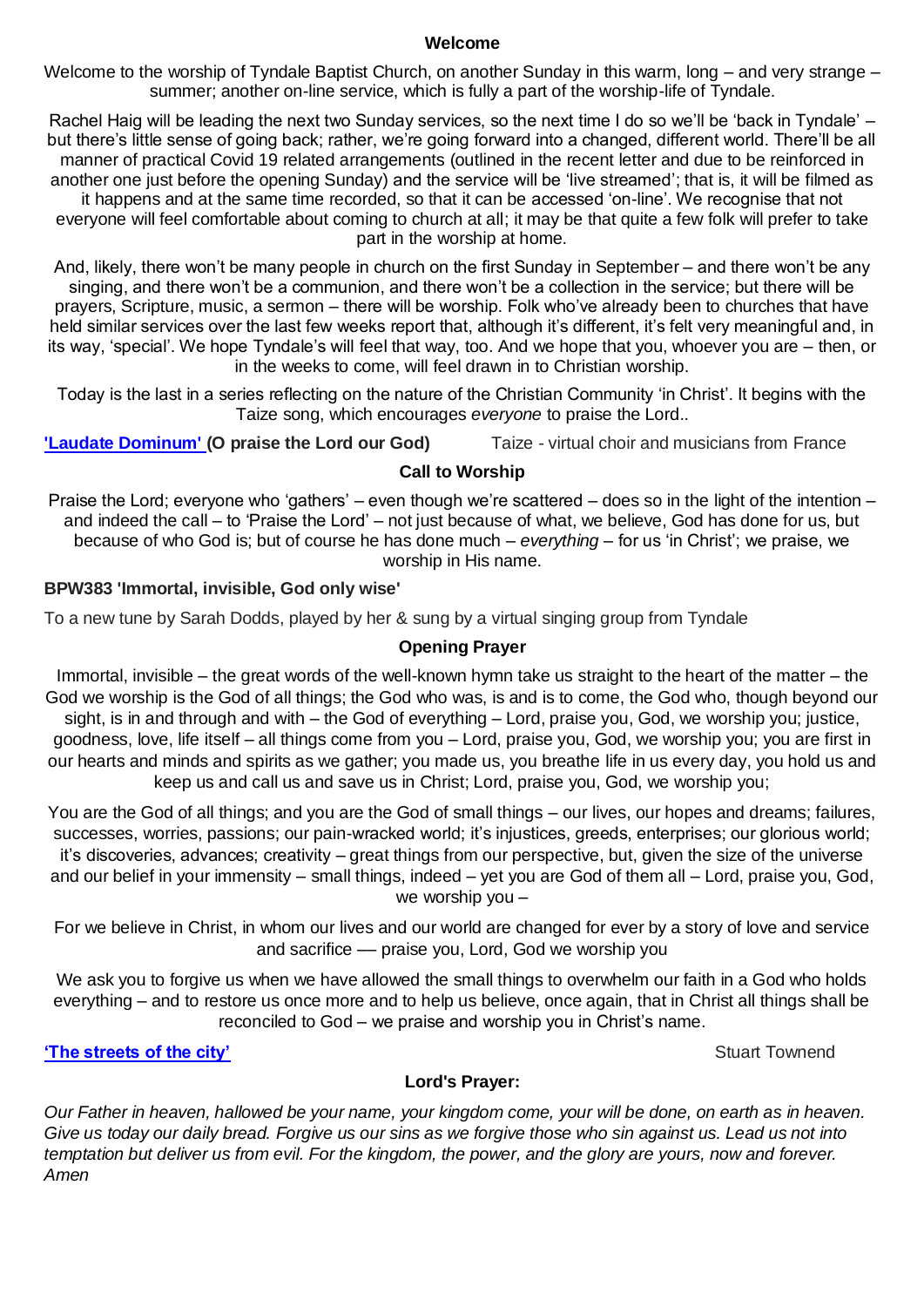#### **Readings**

**BPW 595 'I lift my eyes to the quiet hills'.** Sung by Mike Gamier

#### **The Grace is said:**

*The grace of our Lord Jesus Christ, the love of God and the fellowship of the Holy Spirit be with us all, evermore, Amen.*

#### **Address**

*Lord we give you this time; may what is spoken ring with truth, may what is heard and understood be touched by your Spirit, and may what is decided lead us on toward your Kingdom. Amen.*

In a few day's time I shall be sixty five. Before you rush to rejoice, or to reel at the prospect, I have to say that retirement is no longer shackled to a particular age as once it was..

Still, it feels like a significant milestone, and it can't help but lead me to reflect, somewhat, on aspects of my ministry thus far as we come to the final part in the series of reflections on the Christian community 'in Christ'. My ministry in part of that community has coincided with a period of quite profound change. When I began my first pastorate the so-called 'charismatic movement' was bugeoning and the fledgling 'Churches Together' movement was starting to redefine relationships between the major denominations.

I pastored a small Baptist church that had long kept a foot in both camps – active in the local ecumenical group *and* in the local 'Evangelical Alliance' – churches which held to a high view of Scripture. I attended an EA meeting that was discussing whether to join the new Churches Together group (it had previously remained *outside* the Council of Churches, which was, in its eyes, a bit dodgy. Now the Council of Churches was reforming itself around a Trinitarian statement, which was more amenable to Evangelicals). Some members still weren't happy. One minister illustrated the dilemma by pointing at someone & saying ' it's like this;' I'm friends with you, but I'm a bit worried about who you're friends with..'

In the end the EA agreed to join – until a few weeks later, the Metropolitan Community Church applied to join and was accepted. The MC Church is a church (more properly a network of churches) that welcomes and affirms gays and lesbians. But it is also 'sound' in EA terms – worshipping God the Trinity, particularly. On the news of its welcome into Churches Together in Southampton, the EA hastily reversed its decision…' I'm friends with you, but I'm a bit worried about who you're friends with..'

I suppose that's been a fairly constant 'background hum' throughout my ministry – what might be called the 'ins and outs' of the Christian community. In Leicester it focussed on relationships between churches that wanted to explore closer working but that felt the pull of their respective, strong, independent traditions.

It was also a feature of life in a university chaplaincy where a group of traditional denominational ministers of many different churches tried to be open to trends in university life without compromising their beliefs on the one hand, or descending into awkward trendiness on the other. One time, the group was discussing if it should take part in a new student welfare exhibition. We wanted to do so, but there were going to be stalls from various student sexual identity societies and, so we had been told, the welcome pack would include free condoms. One chaplain, a RC, summed up what we would like to communicate 'Sex is good, we just think you shouldn't be having quite so much!!

In Bristol we have as a church been frequently involved in the challenge of relating to folk of different sexualities and often found ourselves at odds with the local Association's stance. The Community Ministry has challenged us to relate to the local life of the street, joyfully but not always easily.

The 'ins and outs' of the Christian community – for me it's the challenge posed by the principle outlined in an almost throw-away verse in the letter to the Colossians

*there is no longer Greek and Jew, circumcised and uncircumcised, barbarian, Scythian, slave and free; but Christ is all and in all!*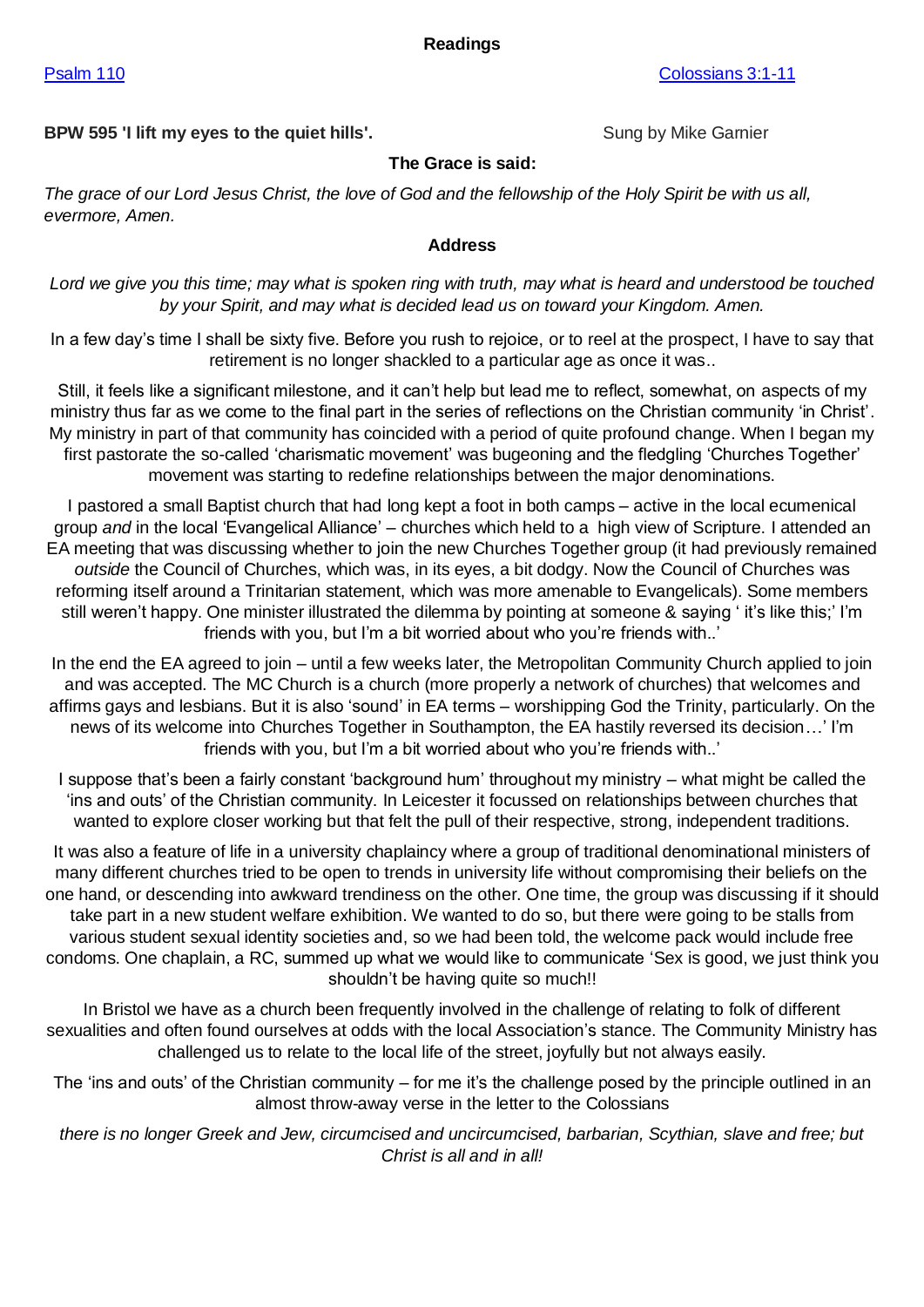The verse comes in the middle of a typical 'do's and don't's' kind of passage, in which Christians are urged to 'put to death'; 'get rid of' 'do not'…and 'clothe yourselves'; 'forgive'; 'be thankful' etc etc – behaviour; fertile ground of judgement and discrimination and all manner of moralising, the staple of church life and preaching for centuries.

Perhaps moralising most of all; I think that's one of the problems with the way the Church is often viewed – moralising. Lots of folk have been turned off the Church once and for all by it. I was at University while the moral panic in the light of the AIDS epidemic was in full swing. One of my lecturers, a Roman Catholic, said one time (tongue-in-cheek, I'm sure) that he thought it'd be better to return to the approach of the Spanish inquisition- persecuting people for errant belief - instead of now, when the Church often persecuted people for what, in its eyes, was 'errant behaviour'

But in the middle of it all, the principle 'there is no longer Greek and Jew, circumcised and uncircumcised, barbarian, Scythian, slave and free; but Christ is all and in all!'

Quite a vision of acceptance and welcome of everyone. I've long read about and talked about Greeks and Jews and circumcision and uncircumcision and slave and free and thought mostly of the principle as applying to relationships within the church.

but if I'm honest I've glossed over the inclusion of barbarian and Scythian.

Who were they? They were the non-Greek speaking, unsophisticated roughians of the day. I can't imagine many of them ever came into close contact with the Christian communities though there's some suggestion that some of the slaves of the day might have been Scythians, but the suspicion of and prejudice toward, barbarians and Scythians (a war-like nomadic race that roamed over a vast territory that was part of what is now Ukraine, Kazakhstan and Romania) was widespread. Barbarian has become a widely used term for unsophisticated, even primitive, people, ever since.

I suppose you could say they were the outsiders, the not-welcome-round-here types, rough-of-speech, badly behaved, beyond-the-pale. There are plenty of groups around like that today, who, sadly, have little contact with the Christian church.

I wonder if Paul included them for that reason. A challenge to the church to recognise that no one *but no one*  was outside the scope of God's love in Christ – 'Christ is all and in all', indeed..

That's the first and last point about being 'in Christ' – as I said at the outset, if we identify with the Christian faith; if we follow the teachings of Jesus; if we wrestle with faith and doubt and offer our lives in service, great or small; if we try, however haltingly, to worship; if we know something of what it means to confess our sins and to taste forgiveness; Whoever we are – God knows who we are - we are *in Christ..*

But more than that, I think. It's a challenge to think of *everyone* – even the most unlikely, who probably won't ever cross the doors of the church, as being 'in Christ' – the challenge that has driven the church in missionary and ministry enterprise down all the years.

It might all be about behaviour for some in the Christian church, but we can be sure it doesn't feel as if it's about behaviour for many 'outside' – it feels as if the Church is *excluding, not welcoming….not* holding out the principle that is, surely, a consequence of the good news of Jesus Christ, who spent time with tax collectors, prostitutes and lepers, who died the death of a slave..

The rejected stone that has become the cornerstone - Christ is all and in all!

As I say, it's been a background hum for all my ministry. I think it will always be there, in every generation, in every tradition of the Christian church.

Whoever we are – God knows who we are - we are *in Christ.*

*Or, 'Open to God, Open for all'.*

*Or,* As Tyndale prepares to reopen in the coming weeks, with all the challenges that will come in its wake,

*'All are welcome in this place..,*